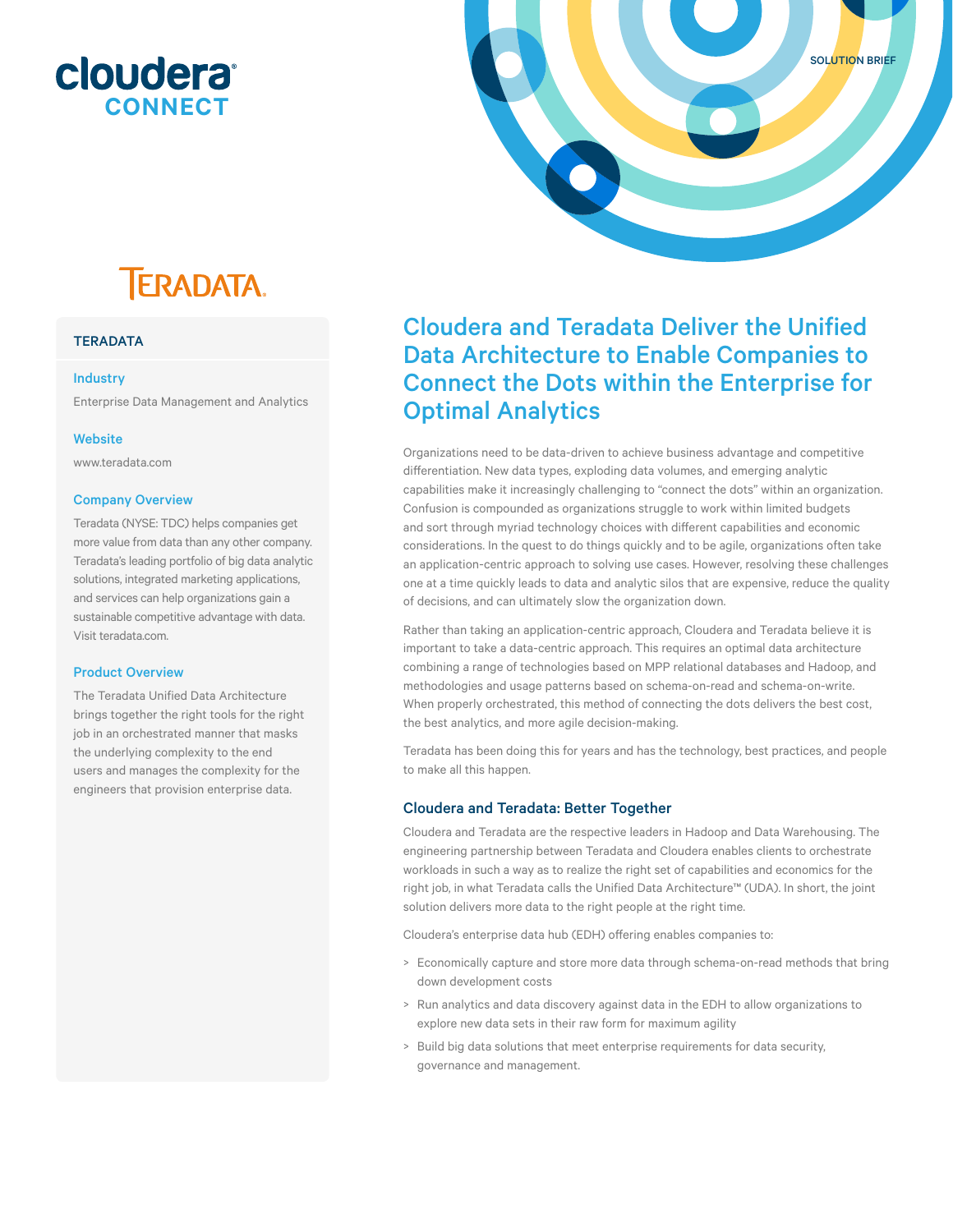# cloudera

#### CLOUDERA ENTERPRISE BENEFITS

#### Stores and Analyzes Any Type of Data

- > Leverage the full power of your data to achieve pervasive analytics, increase business visibility, and reduce costs
- > Bring diverse users and application workloads to a single, unified pool of data on common infrastructure; no data movement required

#### Enterprise Approach

- > Compliance-ready perimeter security, authentication, granular authorization, and data protection through encryption and key management
- > Enterprise-grade data auditing, data lineage, and data discovery

#### Industry-Leading Management and Support

- > Best-in-class holisitic interface that provides end-to-end system management and zero-downtime rolling upgrades
- > Open platform ensures easy integration with existing systems
- > Open source to achieve stability, continuous innovation, and portability

#### TERADATA BENEFITS

#### Enterprise Approach

- > Helps companies consolidate diferent data sources across the enterprise to eliminate silos.
- > Advanced analytical capabilities enable a single version of the truth and turn data into powerful information that arms frontline and back ofice employees with powerful insights.

#### **Technology**

> Delivers afordable family of purpose built platforms, along with innovative industry-specific solutions that enable organizations to solve a wide range of data challenges.

#### **Experience**

- > More than 30 years of experience
- > Over 2000 implementations in virtually every industry
- > The world's largest, most experienced force of industry, data management and analytics consultants with a focus to drive top and bottom-line growth.

The Teradata Integrated Data Warehouse allows companies to:

- > Economically reuse and share data, through best-in-class performance, linear concurrency, a cost-based optimizer, full ANSI SQL compliance, and IP to accelerate schema-on-write methods that remove the burden of data prep for the masses
- > Analyze data in the Data Warehouse to gain insights from clean, reliable, high-value data with predictable and guaranteed SLAs



This blended portfolio is not limited to technologies. The strength of this collaboration also lies in the best practices of Cloudera and Teradata's people—the laboratories, professional services, sales, and marketing teams, as well as business partners. Unifying the vision and skills across these communities makes it easier for our joint customers to learn and capitalize on their data assets. Cloudera and Teradata working together on-site with a shared architecture vision advances the CIO's agenda while reducing architecture confusion.

#### The Teradata Advantage

Numerous Teradata innovations contribute to the overall hybrid architecture success. Just a few of the important innovations include:

- > Teradata QueryGrid™ lets business analysts ask any question, transparently pulling together data from the enterprise data hub and the integrated data warehouse into a single answer set. QueryGrid is the switching strategy between repositories and workflows.
- > Teradata Aster Discovery Platform accelerates big data insights so that organizations attain unmatched competitive advantage by making it faster and easier for a wider group of users to generate powerful, high-impact business insights from data in the enterprise data hub and the Data Warehouse.
- Teradata Loom provides tracking, exploring, cleaning, understanding, and transforming of HDFS files. Loom monitors the lineage of every HDFS file from the moment it is loaded through its usage lifecycle. Operations managers and programmers can easily evaluate 50 million HDFS files.
- > The Teradata Database brings integrated data to a wide population of users of various proficiencies. The integrated data warehouse satisfies complex queries and in-database analytics, and masks complexity to end users through the marketing leading costbased optimizer and intelligent allocation of memory and disk to ensure hot and cold data migrate throughout the hardware for better performance.
- > Teradata Professional Services data warehousing skills and best practices are immediately transferable to the Cloudera enterprise data hub. A shortened list of Teradata Professional Services offerings include data lineage, data cleansing, governance, ETL, security, ingestion, reporting and dashboards, predictive analytics, and when-to-use-which platform selection. These capabilities are strengthened by Teradata's acquisition of Think Big Analytics. Think Big brings Hadoop ecosystem skills including ingestion, MapReduce, streaming, cascading, NoSQL integration, search, and machine learning.